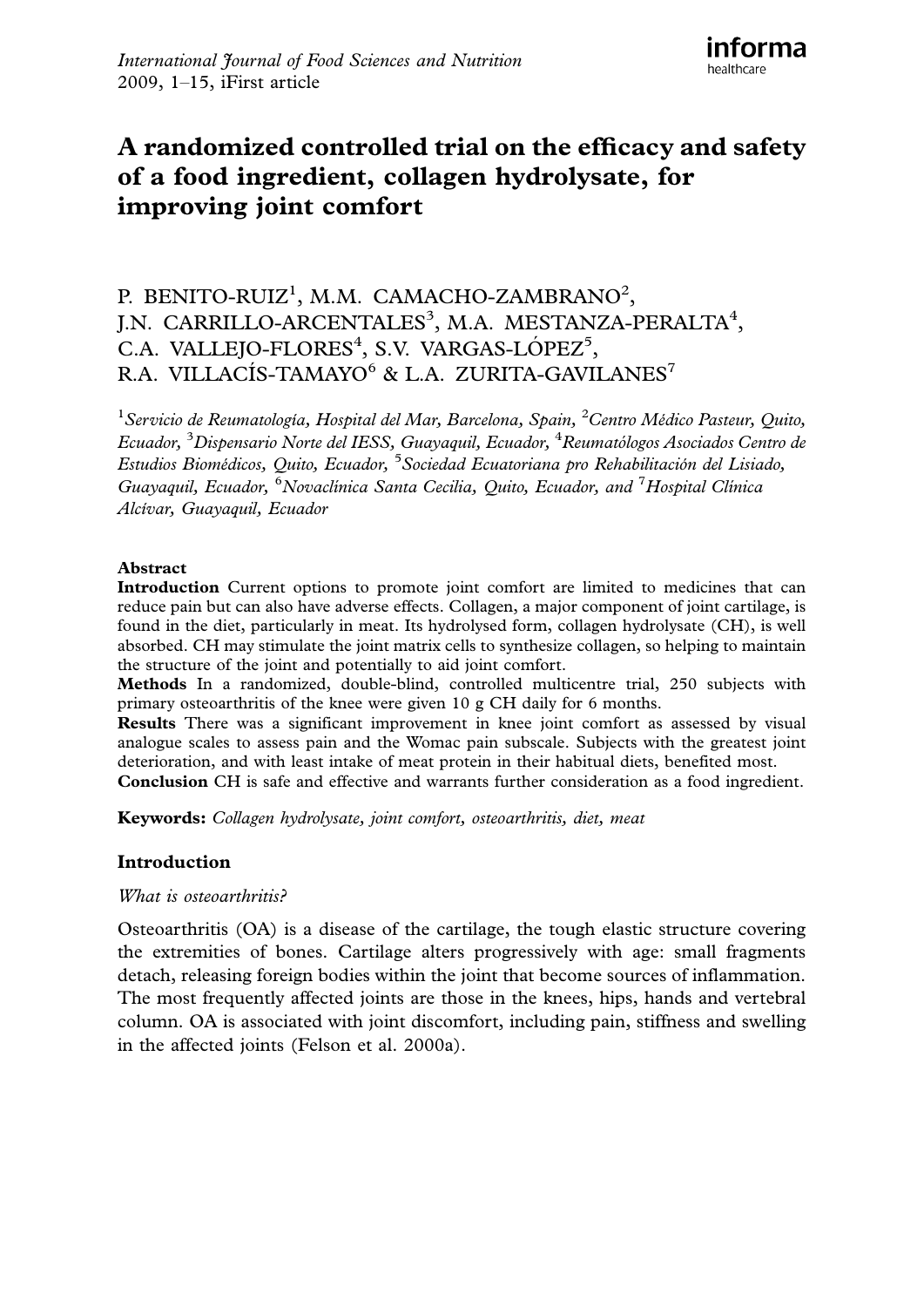## 2 P. Benito-Ruiz et al.

The prevalence of OA increases with age, affecting approximately 20% of individuals before the age of 45 years (Carmona et al. 2001). Radiographic signs of OA are estimated to be present in the majority of people by 65 years of age, affecting 80% of those over 75 years old (Arden and Nevitt 2006). OA is a major cause of work disability, especially for women over 50 years of age, and accounts for up to 25% of primary care visits (Arden and Nevitt 2006).

## What is cartilage?

The surfaces where any two bones meet are covered with articular cartilage. This is a specialized, tough, flexible tissue with a smooth articulating surface of low friction resistance. These properties make cartilage ideally suited to load distribution, absorbing the shock of movement, avoiding friction and reducing wear and tear on bones. Articular cartilage is made of fibrous material with no blood or lymph vessels. It consists of chondrocytes (its only cells), which contribute about  $2-10\%$  to its volume, and an extracellular matrix, which is maintained by the chondrocytes.

The extracellular matrix consists of two components: tissue fluid and also a framework of structural macromolecules that enables the cartilage to fulfil its function of providing support and flexibility. The macromolecular framework consists of collagens (predominantly type II collagens), proteoglycans and non-collagenous proteins. The collagen fibres are arranged in the extracellular space near the surface of the cartilage. They are cross-linked by covalent bonds, forming a three-dimensional network, which provides tensile strength and resistance to shear.

Collagens contribute about 60% of the dry weight of cartilage, while the proteoglycans, which are embedded within it and give it elasticity and load-bearing properties, contribute about 25-35%. Non-collagenous proteins contribute about 15- 20% (Creamer and Hochberg 1997; Eyre 2004; Eyre et al. 2006). The relative amounts of these cartilage constituents are crucial to the healthy function of the joint. Changes in their proportion and structural arrangement, arising from disease or injury, alter the mechanical properties of the cartilage and compromise joint comfort and function.

# Rationale for collagen hydrolysate to promote joint comfort

Conventional drug treatments for OA, such as simple analgesics (e.g. acetaminophen) and non-steroidal anti-inflammatory drugs, attenuate symptoms but do not affect the underlying pathology of the disease. These drugs can also lead to adverse effects including gastrointestinal toxicity, increased risk of cardiovascular problems, renal and hepatic impairment and skin rashes. Surgical options for OA can minimize disability and more recent approaches to the treatment of OA have focused on the deceleration of cartilage deterioration (Felson et al. 2000b).

There is therefore a need for new active substances that could maintain joint comfort, function and mobility. Some substances such as glucosamine sulphate, chondroitin sulphate, diacerein are already used and have been shown to help to relieve joint discomfort and, in some cases, to modify structural changes (Najm et al. 2004; Clegg et al. 2006; Kim et al. 2006).

Collagen hydrolysate (CH) is a food ingredient that has the potential to improve joint comfort and function. Collagen itself is a natural component of the diet, found in animal products such as meat and fish. However, the absorption of orally ingested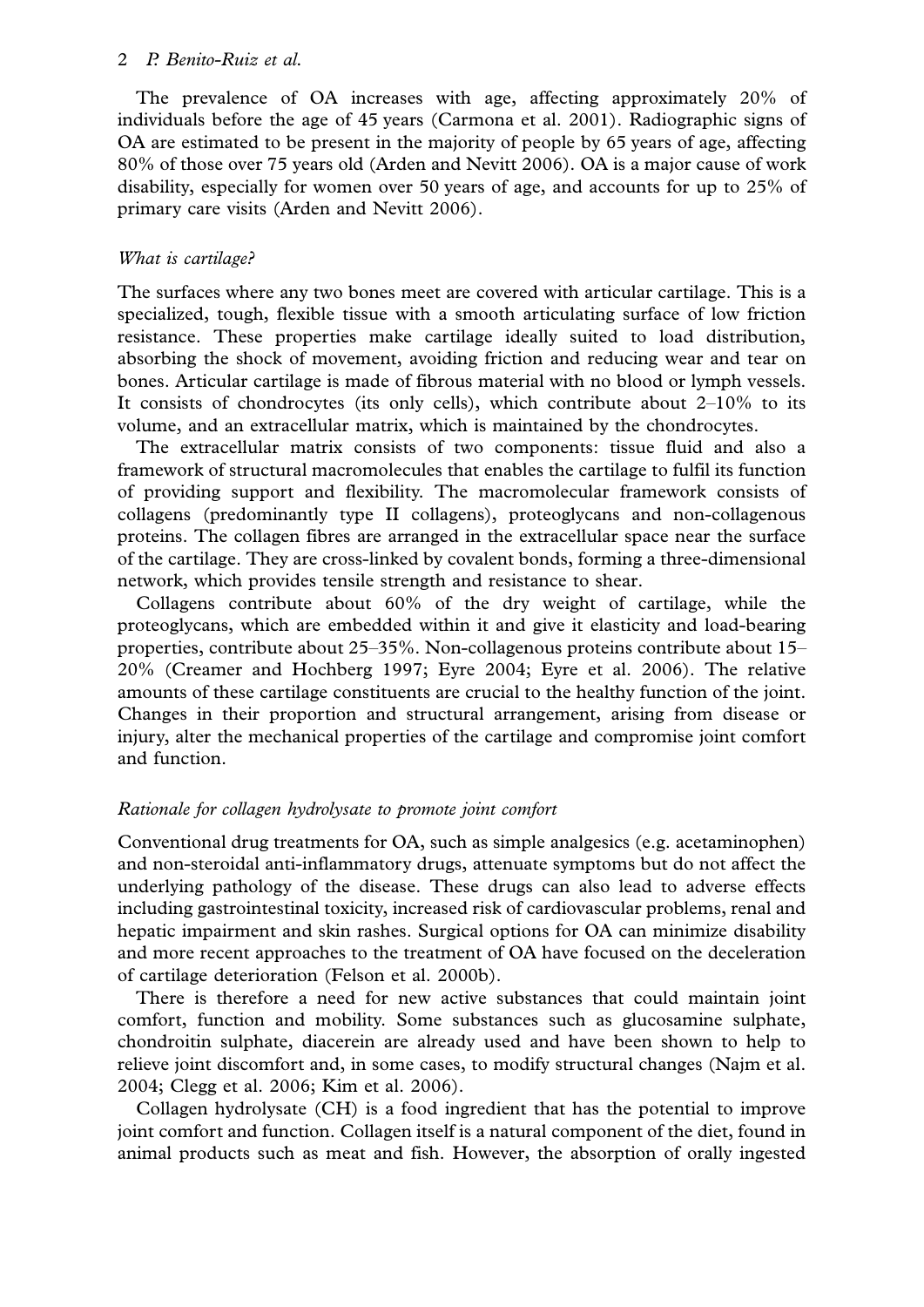collagen that has not been hydrolysed is poor. Collagen contains unique amino acids found in no other protein (namely hydroxyproline and hydroxylysine). The use of CH therefore provides amino acids specific to the collagen network, which could help to maintain the structure and function of joint cartilage, thus improving joint comfort in a safe and efficacious manner.

The fact that collagen is normally present in the diet, and that the food ingredient, CH, has been shown to be absorbed intestinally (Beuker and Rosenfeld 1996; Zeijdner 2002)—especially in fermented dairy products (Walrand et al. 2008)—and has been used for many years (as gelatine in foods) and declared safe (European Food Safety Authority 2005), makes CH an ideal ingredient for a functional food.

#### Previous evidence for efficacy of collagen hydrolysate

CH has been shown *in vitro* to significantly increase biosynthesis of type II collagen in chondrocytes in bovine (Oesser and Seifert 2003) and human (Oesser et al. 2006) cell cultures. Moreover, CH has been shown *in vitro* to significantly increase biosynthesis of proteoglycans in chondrocytes in humans (Oesser et al. 2006).

There have also been several reports that a daily intake of 10 g CH for 60 days or longer resulted in pain reduction in patients with OA of the hip or knee (Krug 1979; Oberschelp 1985; Seeligmuller and Heppel 1989; Adam 1991; Beuker et al. 1996; McCarthy et al. 2000; Moskowitz 2000; Zuckley et al. 2004; Carpenter et al. 2005a; Banzer et al. 2006; Bello and Oesser 2006). This effect is considered to be due to a specific effect of CH on joint tissues, since it is unlikely to have any analgesic or antiinflammatory effects.

In a controlled intervention study of CH (Moskowitz 2000) conducted in the United States, United Kingdom and Germany, there was a discrepant result; benefits were seen in the German centres but not in the UK and USA ones (Selbmann et al. 2006). The question arose as to what extent dietary collagen, especially meat consumption, played a role in this finding.

We therefore conducted a randomized, double-blind, multicentre study comparing CH and placebo to evaluate the efficacy of CH in the management of joint discomfort in patients with OA of the knee, taking disease severity as well as diet into account.

#### **Objectives**

The primary objective was to evaluate the effect of the oral administration of CH on the osteoarthritis knee pain, considering a  $\geq 30$  mm reduction on the visual analogical scale (VAS) to be a significant answer.

The second objective was to evaluate the correlation between collagen tissue ingestion and the efficacy of the CH treatment.

#### Methods

#### Subjects: inclusion and exclusion criteria

A total of 250 patients were enrolled in six study centres in Ecuador. The sample size of 250 patients equally distributed between groups was calculated to detect a treatment difference of at least 30 mm on a VAS with a full range of 100 mm.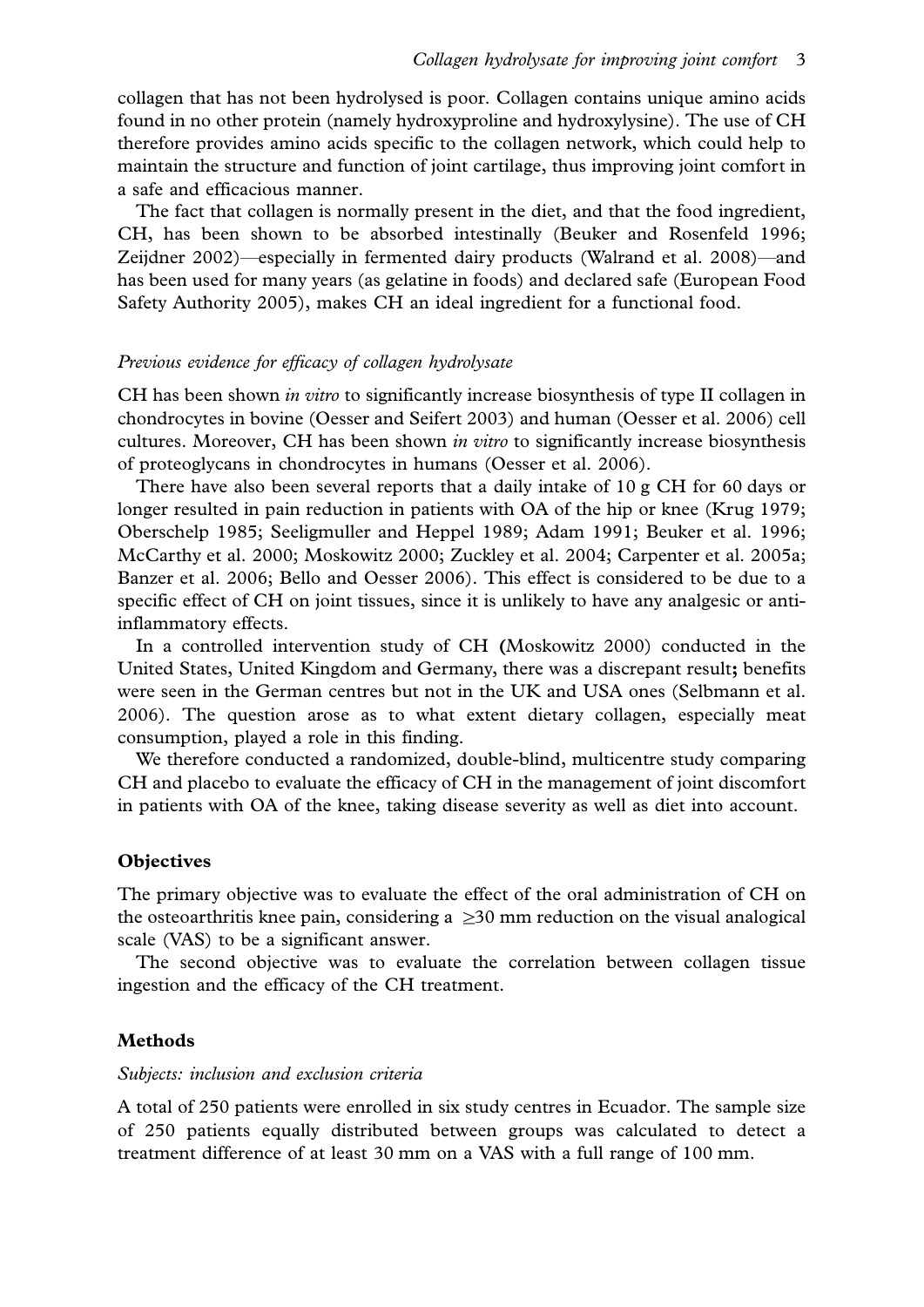#### 4 P. Benito-Ruiz et al.

Male and female patients with primary OA according to the American College of Rheumatology criteria (Altman et al. 2000) and a score of between 30 and 50 on a 100 mm VAS for knee pain were considered for inclusion, which means patients with a light symptomatology. The reason was that CH is considered to collaborate in symptom alleviation but not to be a treatment as such. Moreover, the trial was designed to evaluate the effects of a functional food, not of a drug, so subjects with a low degree of OA were considered more representative of the targeted population.

Patients with Kellgren-Lawrence (KL) Grade I-III were included. Patients were excluded if they had a diagnosis of secondary OA, or if they had any concurrent or recent pharmaceutical or surgical treatment that would interfere with the interpretation of study results.

During screening, patients presented a recent knee X-ray; otherwise, one was performed at the centre to confirm the diagnosis of OA. Written informed consent was obtained, and patients were instructed on how to complete the questionnaires (see below).

Eligible patients were scheduled for three visits: baseline and treatment initiation (Visit 1), at 3 months (Visit 2), and 5 months after baseline (Visit 3).

A physical examination was performed at each visit, and patients were asked to report any concomitant medication. General laboratory tests were performed at Visits 1 and 3 to discard secondary OA or systemic diseases, and patients were asked about adverse events (AE) or morbidity events (ME) at Visits 2 and 3.

The study was approved by an independent Ethics Committee (Bioethics Committee, Central University of Ecuador, Protocol Number P-HC-E-2005) and all patients signed informed consent. The study was carried out in accordance with the Declaration of Helsinki, with local legislation and regulations governing clinical trials and with the requirements of Good Clinical Practice.

#### Questionnaires to assess knee pain and quality of life

Three questionnaires were used to measure health outcome in this study.

The VAS was used to assess pain intensity (Huskisson 1974). A score of 100 mm represented the most severe pain ever felt. The primary study endpoint was deemed to be the proportion of subjects who experienced a reduction in pain as defined by a decline of  $\geq$ 30 mm on the VAS at 6 months. The large multi-centre Glucosamine/ chondroitin Arthritis Intervention Trial (Clegg et al. 2006) used the criterion of reduction in pain (Pham et al. 2004) and showed significant decrease in pain in patients with moderate to severe OA with glucosamine and chondroitin sulphate in combination therapy compared with placebo, but not in the overall cohort. Similar findings emerged in a Spanish study where glucosamine was more effective than placebo in improving two types of pain score (Herrero-Beaumont et al. 2007).

The second questionnaire was the Western Ontario and McMaster Universities (WOMAC) Index, which is a self-report disease-specific measure with three dimensions—pain, disability and joint stiffness—for assessing osteoarthritis of the knee and hip. This was administered in the form of a five-point Likert scale. WOMAC is considered to be a valid, reliable and responsive measure of outcome and has been used in diverse clinical and interventional environments (McConnell et al. 2001). Moreover, WOMAC has been validated in several countries, including Spain (Escobar et al. 2002).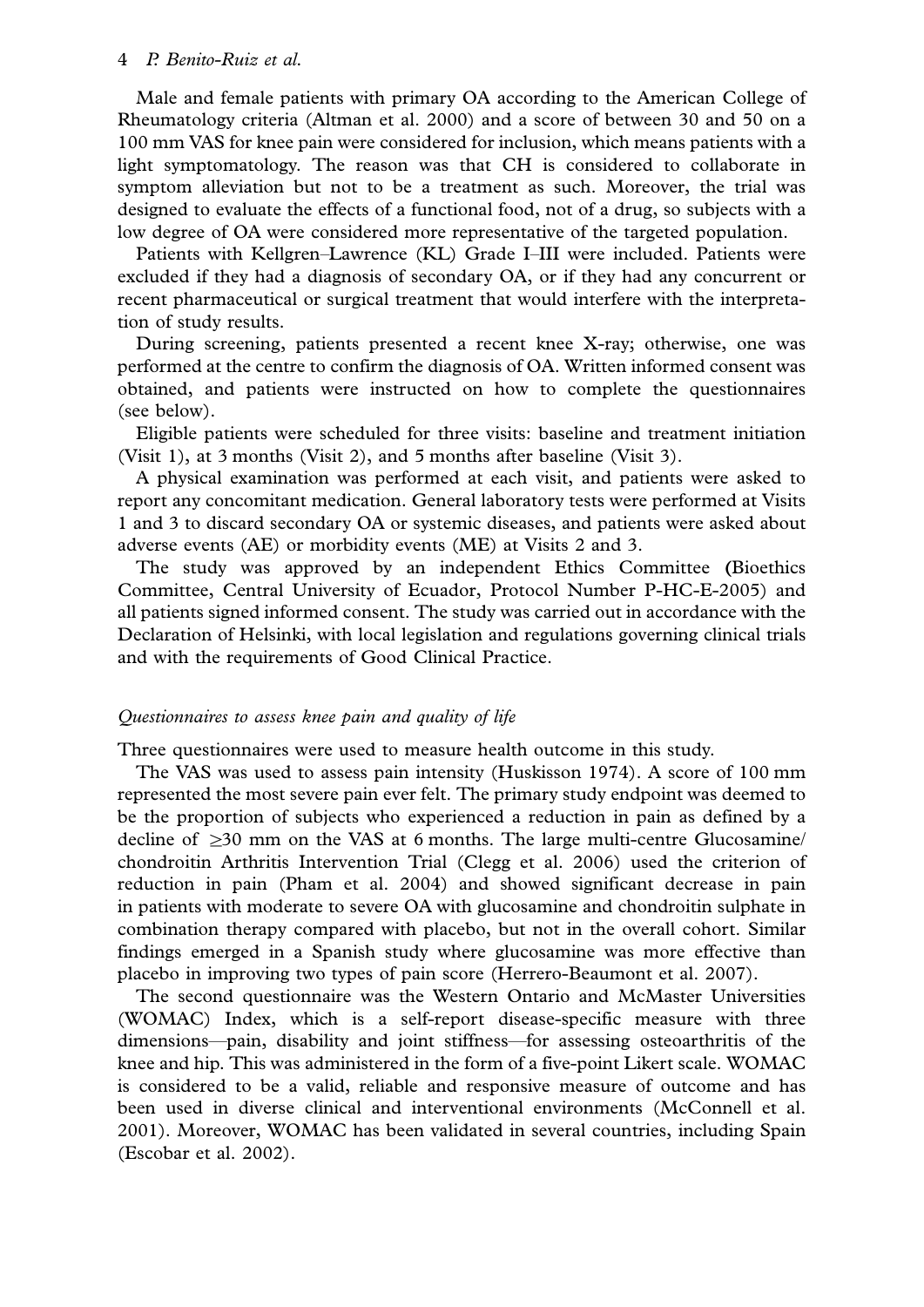The third questionnaire was the 36-item Short-Form General Health Survey (SF-36). The SF-36 yields an eight-scale profile relating to physical pain, functional health and well-being scores as well as psychometrically-based physical and mental health summary measures and a preference-based health utility index. The SF-36 instrument is considered to reflect the health-related quality of life (Ware and Sherbourne 1992) and has also been validated in Spain (Alonso et al. 1995).

#### Ingredients

The food ingredient used was Colnatur<sup>®</sup> (Protein SA, Girona, Spain), a powdered hydrolysed natural collagen with a mean molecular weight of 3,500 Da. It is sourced from traceable non-ruminant bones of neutral taste and odour, and is totally soluble in water.

Patients were randomly assigned to receive either 10 g CH or a matching amount of placebo (lactose) for once-daily administration dissolved in a liquid of the patient's choice. The 10 g dose was based on the scientific literature data of previous OA clinical studies (Krug 1979; Oberschelp 1985; Seeligmuller and Heppel 1989; Adam 1991; Beucker et al. 1996; Mc Carthy et al. 2000; Moskowitz 2000; Zuckley et al. 2004; Carpenter et al. 2005a; Banzer et al. 2006; Bello and Oesser 2006). CH and placebo were provided in pre-sealed, labelled envelopes to ensure randomization. Pain rescue medication consisted of 500 mg tablets of paracetamol, and the use of 3 g paracetamol for 10 or more consecutive days was considered treatment failure. Protocol violation was considered when the investigation project was not followed.

During the 3-month and 6-month visits, the patients were questioned about any AE or ME. The Scientific Committee analysed, a posteriori, whether these AE were related to the trial or not. To assess compliance, the patient was requested to return the empty envelopes of both the active product (CH) and the placebo as well as the acetaminophen tablets at Visits 2 and 3.

#### Food consumption

Meat intake was evaluated because the authors of a previous study suggested that the diet, particularly meat intake, may have contributed to their findings as meat is a significant source of dietary collagen (Moskowitz 2000). This randomized controlled trial, in which 389 patients with OA were given 10 g CH or placebo daily for 24 weeks, was conducted in the United States, the United Kingdom and Germany. A significant reduction in pain was reported only in the German centres (Moskowitz 2000). Although the authors thought that part of this discrepancy could be accounted for by the high dropout rate in the United Kingdom (42%) and the United States (37%) compared with Germany (7%), they also suggested that differences in diet may have been important. To address this possibility, a diary of food consumption was provided for completion in the 7 days prior to all three visits. A cut-off value of  $1,549$  g meat/ week was chosen, corresponding to the median value.

These diaries were based on those used by the European Prospective Investigation of Cancer investigators (Bingham et al. 2001) and Harvard investigators (Willett et al. 1985).

Patients were asked to report all their meals and to estimate the quantity of each food ingested. By this means, food eaten at weekends as well as weekdays could be estimated and any seasonal dietary variations would be compensated for over the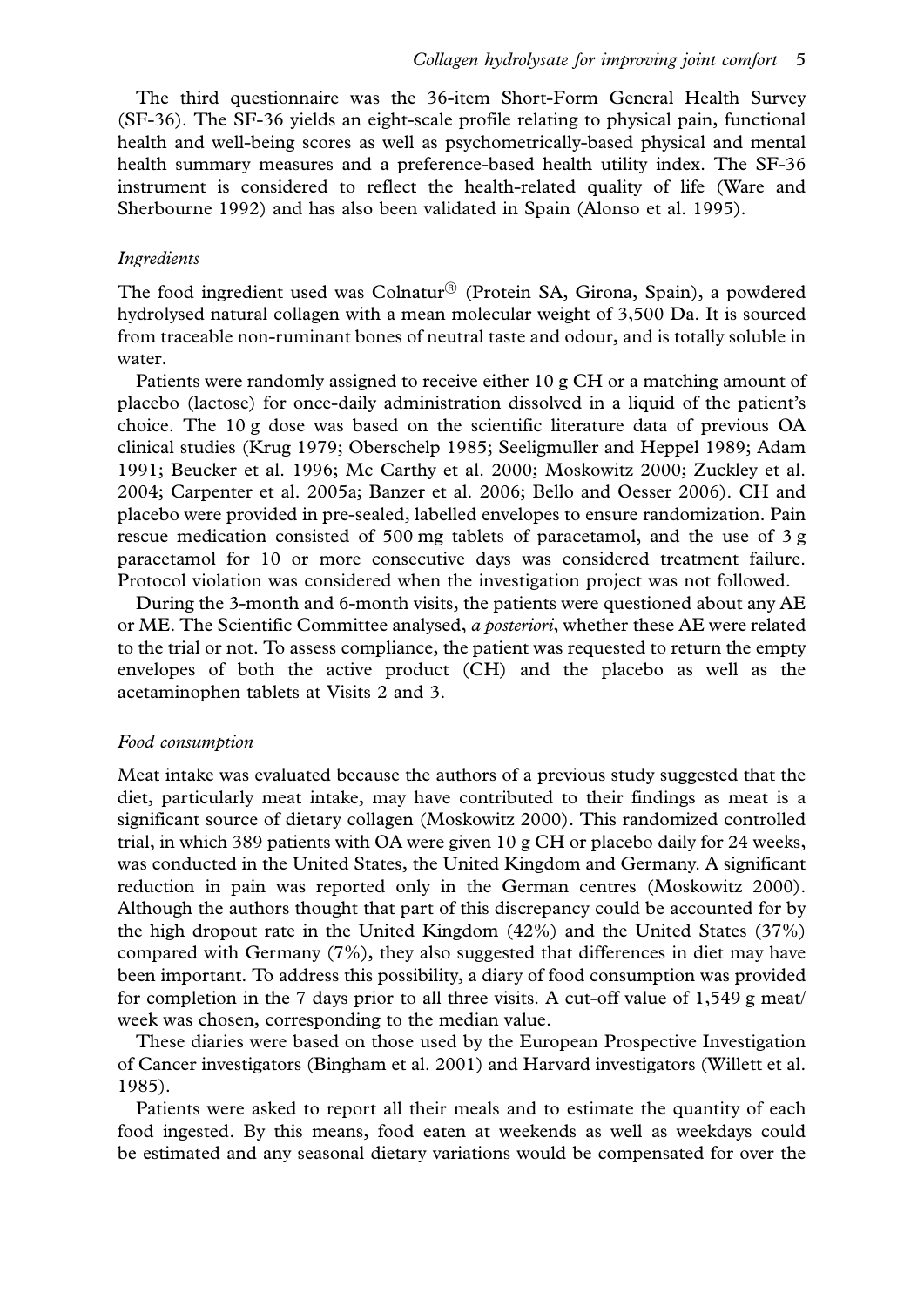6-month period. The average quantity of meat equivalent (in  $g/$ week) consumed in the three evaluations was calculated, and this value was used to divide subjects from the CH or placebo groups into two other subgroups based on the habitual amount of 'meat equivalent' consumed by all patients. This allowed an evaluation of the impact of CH in low and high meat eaters.

# Statistical methods

An analysis describing the social-demographic and clinical characteristics of the patients subgroups included in the study was carried out in order to visualize the characteristics of the studied population.

The mean and standard deviation were used to describe the continuous variables; the patients' number and the patients' percentage by category of response were used to describe categorical variables. Data analysis was carried out using the statistical software SPSS v.14.0 for Windows.

In all of the statistical tests carried out with the results' variables, the significance level used was 0.05. Preliminary techniques were also used before running the tests previously described in order to assure the compliance of the statistical assumptions. When the fixed assumptions were not achieved, equivalent tests such as nonparametric ones were run.

To be able to evaluate the influence of the intake of animal-tissues' proteins on the dietetic habits of all the patients who finalized the study, the population was segmented into two subgroups, according to their equivalent meat intake: 'lower than' or 'higher+equal than' 1,549 g/week (median value of the variable equivalent meat intake in g/week).

At the end of the follow-up period, the VAS and WOMAC score changes were studied in each segment between the CH and placebo groups. At the end of the follow-up period, VAS and WOMAC score changes were analysed for each segment between the CH and placebo groups.

The Student's t-test and the Mann-Whitney U test were used to study the possible relation in each segment between the change of the different scales scores and the belonging or not to the CH or placebo subgroup, according to the characteristics of the studied variable and following the standard statistics.

*Power calculation.* On the basis of an  $\alpha$  risk of 5% and a  $\beta$  risk of 20% in a bilateral contrast, 125 persons were required in each studied group to be able to detect a difference on the pain VAS higher than or equal to 30 mm. A maximum standard deviation was assumed. The follow-up losses rate was estimated at 30%. Therefore, 250 patients with knee arthritis had to be included, randomized in two groups of 125 patients each.

Statistical analysis of scores on questionnaires measuring pain. The difference between the scores on each of the instruments at the final and basal visits for the patients included in the analysis was described according to the mean and standard deviation of the mean. Comparisons of the VAS scores between the CH group and the placebo group and for each of the subgroups studied were made with the use of the non-parametric Mann–Whitney U test  $(P=0.05)$ .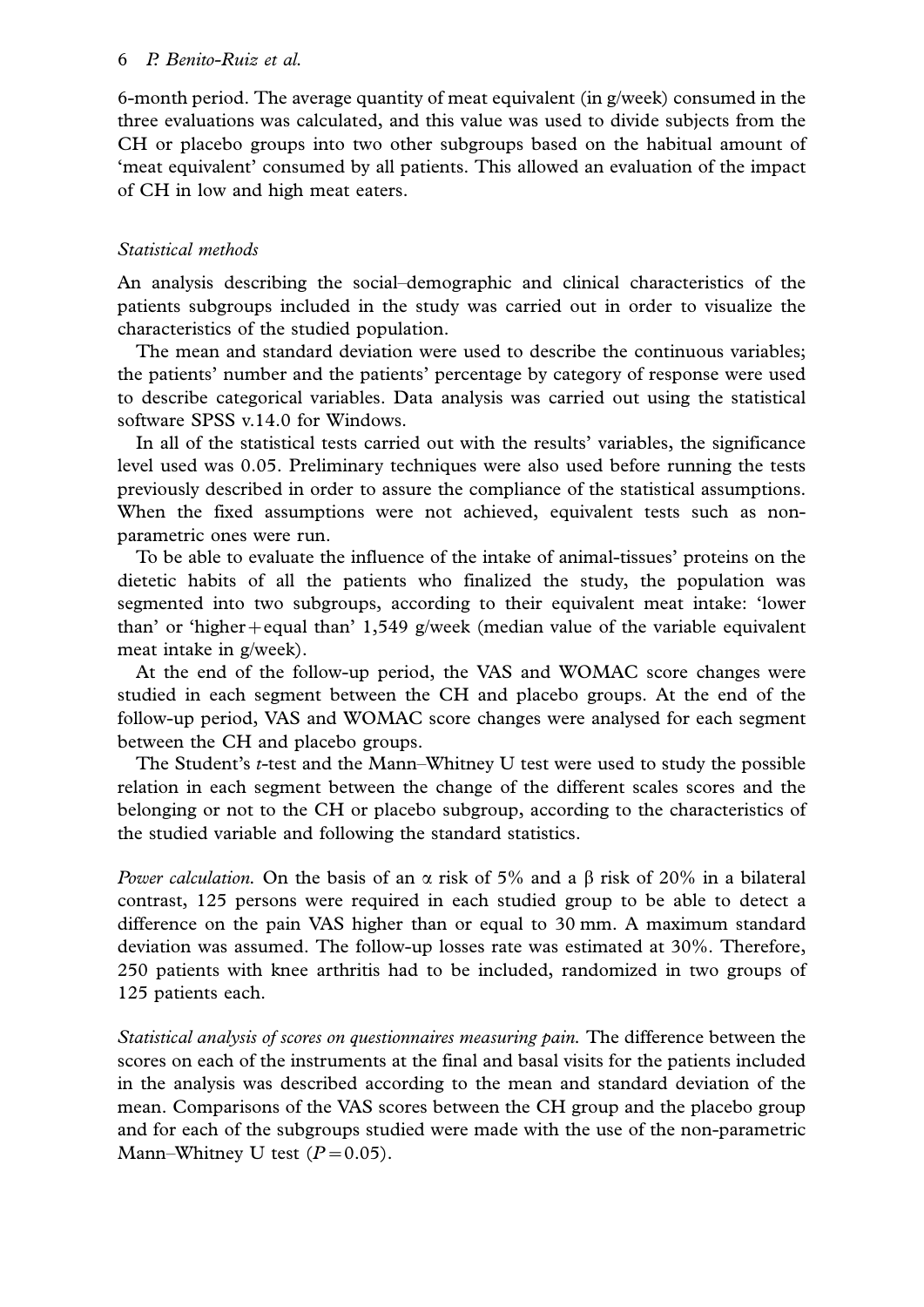Similar comparisons on the WOMAC and SF-36 scores were made using the Student's *t*-test or the Mann-Whitney test ( $P=0.05$ ). Preliminary tests were applied prior to the statistical analysis to assure compliance with statistical principles. SPSS for Windows (version 14.0) was used for all statistical analysis.

#### Safety control

Safety of the product was followed up during the whole study (6 months) by the control of AE, morbidity (ME) and laboratory tests in Visits 1 and 3: complete blood count, coagulation, glucose, urea, urate, creatinine, transaminases,  $\gamma$ -glutamyl transferase, albumin, proteins, alkaline phosphatase and proteinurie. No significant differences were found between the CH and placebo groups.

Since CH is a food ingredient with a large history of use, declared safe by the European Food Safety Authority (2005) and considered Generally Recognized as Safe by the US Food Standard Agency, the safety study was not extended beyond 6 months.

#### Results

#### Compliance of subjects

As shown in Figure 1, 250 patients were randomized and distributed evenly between treatment groups. Of the 124 patients assigned to the placebo group, 96 (77%) completed the study—compared with 111 of 126 patients (88%) in the CH group.

Protocol violations were the most frequent cause of non-completion in the placebo group (13/28, 46.4%), whereas in the CH group the most frequent cause was loss to follow-up  $(6/15, 40\%)$ .

#### Baseline characteristics

Table I shows there were no significant differences in baseline characteristics between groups. All subjects who started the study and those with complete follow up are shown separately. The mean age was approximately 59 years, most were female. Radiological assessment showed KL Grade III in about 60% of patients.

#### Change in VAS for knee pain

Table II presents the results for change in VAS for knee pain of all subjects who completed Visit 3.

Intention-to-treat analysis was developed with the whole population, as it was proposed at the Investigation Memory, and no statistical significances were obtained.

The difference in the mean scores on the VAS for Visit 3 against baseline at Visit 1 on those who finished the study was  $32.6\pm14.3$  mm in the CH group and  $28.0\pm16.8$ mm in the placebo group. The difference between these two values was statistically significant  $(P=0.024)$ , indicating an improvement in joint comfort. Similar statistically significant ( $P=0.015$ ) differences were seen in the subgroup with most severe OA (KL Grade III). When habitual meat consumption was taken into account, patients with below-average meat consumption showed a significant ( $P=0.01$ )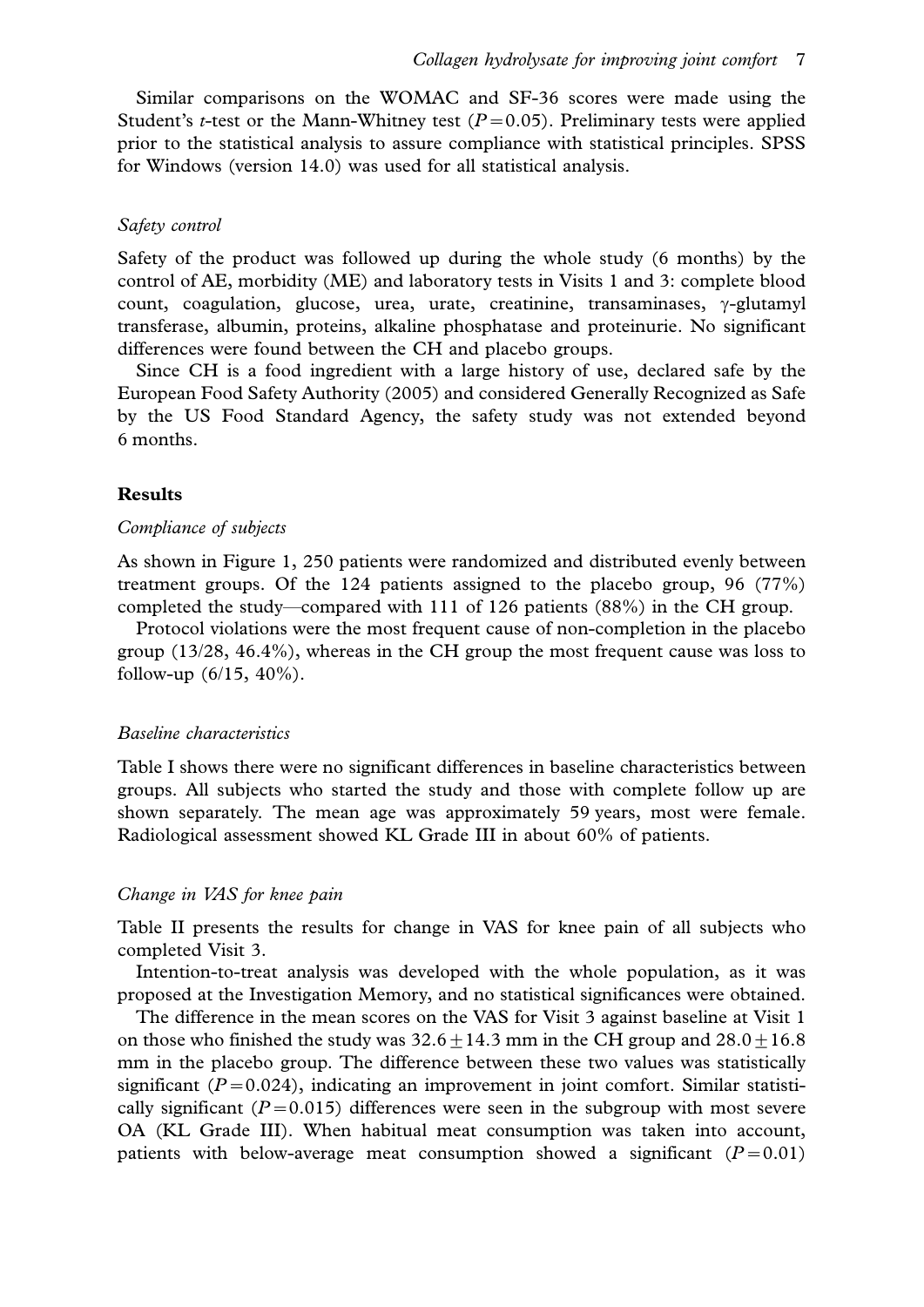

Figure 1. Patient distribution and compliance.

reduction in VAS, whereas there was no statistically significant treatment difference in VAS among patients consuming more meat than average.

Figure 2 shows the primary endpoint, deemed to be the proportion of subjects who experienced a reduction in pain as defined by a decline of  $\geq$ 30 mm on the VAS. In the CH group 83 patients (75%) met this endpoint, compared with 51 patients (53%) in the placebo group; the difference between treatment groups was significant  $(P=0.001)$ .

## Change in WOMAC and SF-36 scores

Table III shows that in the CH group there was a reduction in overall WOMAC score of  $27.1+18.1$  (60%) points, compared with  $18.9+16.1$  (56%) for placebo. The treatment difference was not statistically significant. Similar, non-statistically significant reductions between CH and placebo were found for WOMAC function and stiffness subscores.

However, the treatment group difference for the pain subscore was statistically significantly greater in favour of CH for all patients completing Visit 3. For WOMAC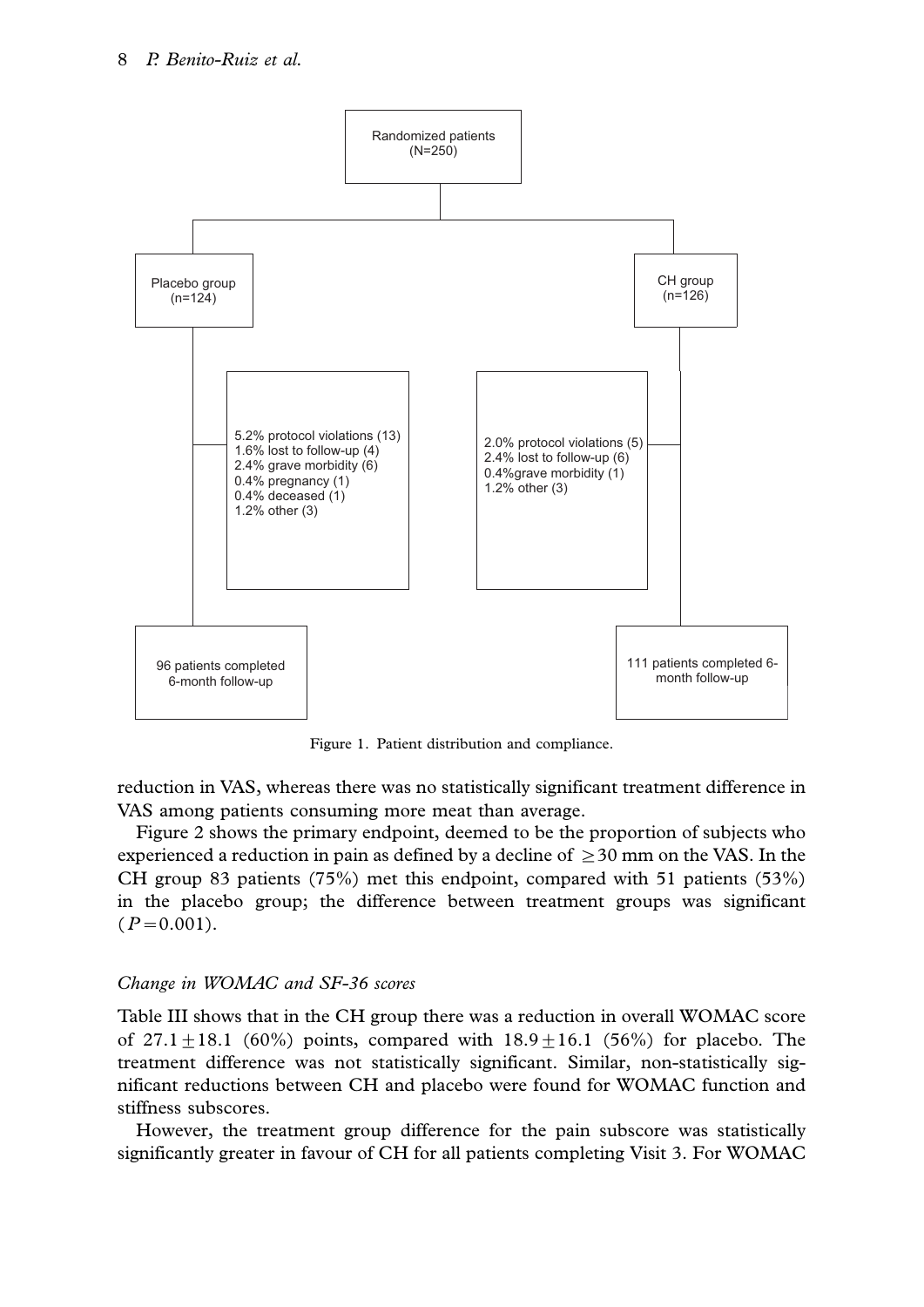|                                |                  | All randomized patients | Patients with follow-up |                     |  |  |  |
|--------------------------------|------------------|-------------------------|-------------------------|---------------------|--|--|--|
|                                | CH.<br>$(n=126)$ | Placebo<br>$(n=124)$    | CH.<br>$(n=111)$        | Placebo<br>$(n=96)$ |  |  |  |
| Age (years)                    | $59.4 + 10.6$    | $58.8 + 11.4$           | $58.7 + 10.4$           | $59.1 + 11.6$       |  |  |  |
| Females                        | 117 (92.9)       | 114 (91.9)              | 103(92.8)               | 89 (92.7)           |  |  |  |
| Body mass index                | $27.2 + 4.3$     | $28.2 + 4.4$            | $27.1 + 4.1$            | $28.3 + 4.6$        |  |  |  |
| Systolic blood pressure        | $124.0 + 12.7$   | $125.3 + 14.3$          | $124.0 + 11.8$          | $125.2 + 14.5$      |  |  |  |
| Diastolic blood pressure       | $77.6 + 7.5$     | $77.8 + 8.2$            | $77.8 + 7.0$            | $78.0 + 8.6$        |  |  |  |
| Years since diagnosis of OA    | $2.2 + 1.8$      | $1.9 + 1.6$             | $2.1 + 1.7$             | $2.0 + 1.7$         |  |  |  |
| No prior surgical intervention | 112 (88.9)       | 108(87.1)               | 101(91.0)               | 85 (88.5)           |  |  |  |
| KL grade                       |                  |                         |                         |                     |  |  |  |
| Grade I                        | 18 (14.3)        | 17(13.7)                | 14 (12.6)               | 13(13.5)            |  |  |  |
| Grade II                       | 34 (27.0)        | 33(26.6)                | 30(27.0)                | 22 (22.9)           |  |  |  |
| Grade III                      | 74 (58.7)        | 74 (59.7)               | 67 (60.4)               | 61(63.5)            |  |  |  |

Table I. Baseline demographic and disease characteristics.

Data presented as mean  $\pm$  standard deviation or n (%).

pain, the improvement between the first and final visits was 64% for CH and 53% for placebo. Compared with placebo, the improvement in WOMAC pain score between the two visits for CH was 19% ( $P=0.044$ ). Statistically significant improvements in WOMAC pain score were also found among patients with OA rated radiologically as KL Grade III; improvement in WOMAC pain score between the two visits for CH over placebo was  $41\%$  ( $P=0.021$ )

When the patients were subdivided according to average meat consumption of more than 1.549 g/week animal protein, there was no statistically significant difference in WOMAC scores between CH and placebo for either low or high meat consumers.

Both the CH and placebo groups showed numerical improvement on all subscales of the SF-36 after 6 months, but with no statistically significant differences between treatment groups (data not shown).

## Safety

A total of 50 ME was reported in the CH group and 31 in the placebo group. The most frequent ME was migraine headache, accounting for 9/50 (18.0%) events in the CH group and 5/31 (16.1%) for placebo. There were 29 gastrointestinal ME, 17/50 (34.0%) in the CH group and 12/31 (38.7%) in the placebo group. Five respiratory infections were reported in each treatment group. None of these ME was apparently related to the treatments.

## Discussion

Joint comfort is important for good quality of life. The OA is the most common joint disorder worldwide. Radiographic evidence of OA occurs in the majority of people by 65 years of age and in about 80% of those aged over 75 years (Arden and Nevitt 2006).

Given that conventional drug treatments for joint conditions may need to be taken for prolonged periods of time and are also associated with adverse effects, the need for safer efficacious food ingredients is obvious. Moreover, joint damage is primarily due to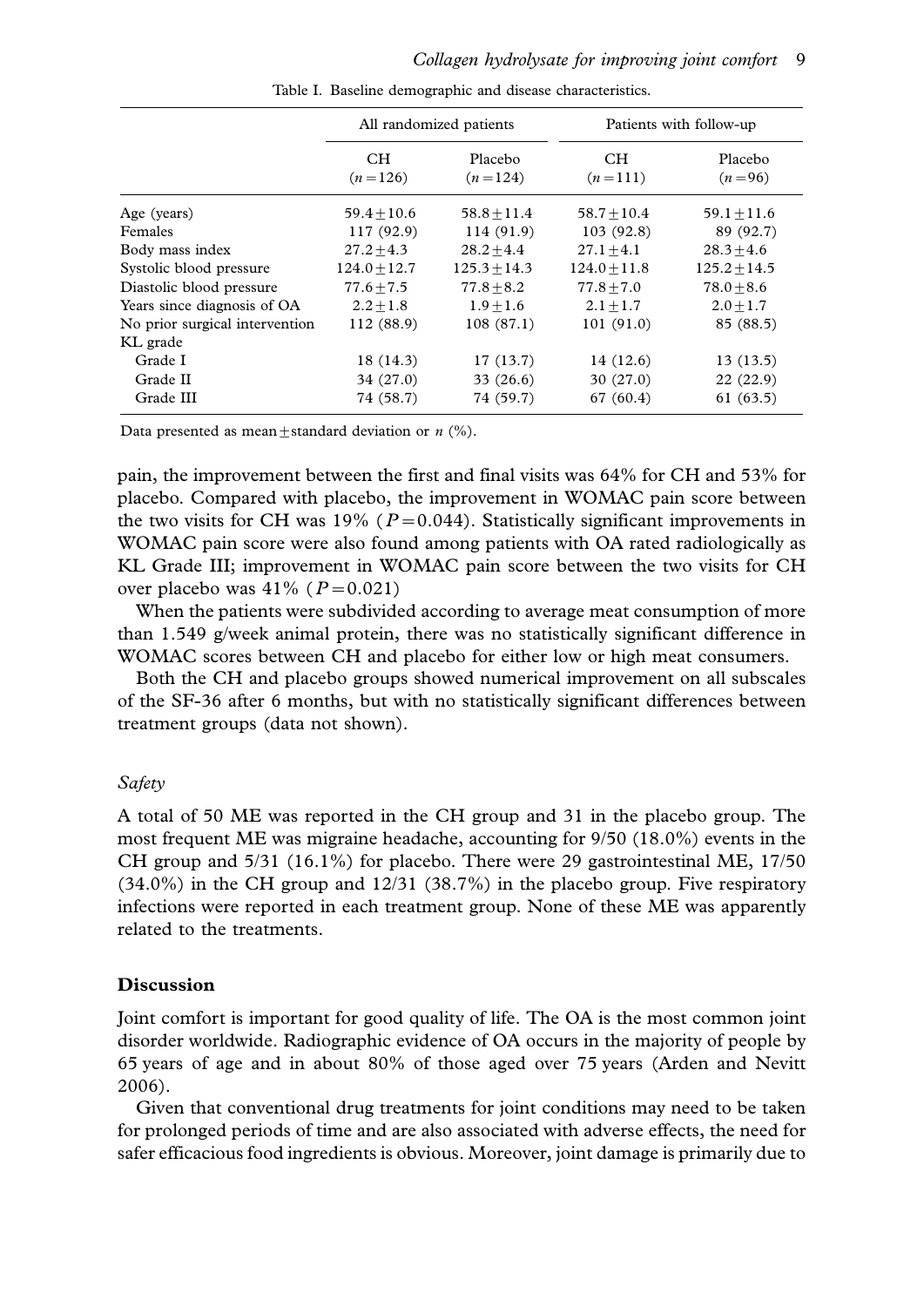|                                                                                                           | CH group     |               |                    |            | Placebo group |               |                    |      |                                                     |
|-----------------------------------------------------------------------------------------------------------|--------------|---------------|--------------------|------------|---------------|---------------|--------------------|------|-----------------------------------------------------|
|                                                                                                           | Visit 1      | Visit 3       | Absolute<br>change | $%$ change | Visit 1       | Visit 3       | Absolute<br>change |      | CH group versus<br>% change placebo group $P$ value |
| All patients with<br>follow-up $(n=111 \text{ CH})$<br>and $n = 96$ placebo)                              | $43.1 + 7.4$ | $10.5 + 13.1$ | $-32.6 + 14.3$     | 75.7       | $42.1 + 7.5$  | $14.1 + 16.0$ | $-28.0 + 16.8$     | 66.5 | 0.024                                               |
| KL grade III $(n=67)$<br>CH and $n = 61$ placebo)                                                         | $40.5 + 7.0$ | $10.8 + 13.5$ | $-29.7 + 13.6$     | 73.3       | $39.7 + 7.0$  | $15.3 + 17.0$ | $-24.4+16.0$       | 61.5 | 0.015                                               |
| Meat consumption<br>$1,549$ g/week (n = 59)                                                               | $42.0 + 7.5$ | $9.2 + 13.0$  | $-32.8 + 14.4$     | 78.1       | $42.2 + 7.4$  | $17.8 + 18.8$ | $-24.4+18.2$       | 57.9 | 0.010                                               |
| CH and $n = 44$ placebo)<br>Meat consumption<br>≥1,549 g/week ( <i>n</i> = 52<br>CH and $n = 52$ placebo) | $44.4 + 7.2$ | $12.0 + 13.1$ | $-32.5 + 14.3$     | 73.0       | $42.0 + 7.6$  | $11.0 + 12.7$ | $-31.0 + 15.0$     | 73.7 | 0.486                                               |

Table II. Change from baseline VAS for knee pain in patients with follow-up by subgroup.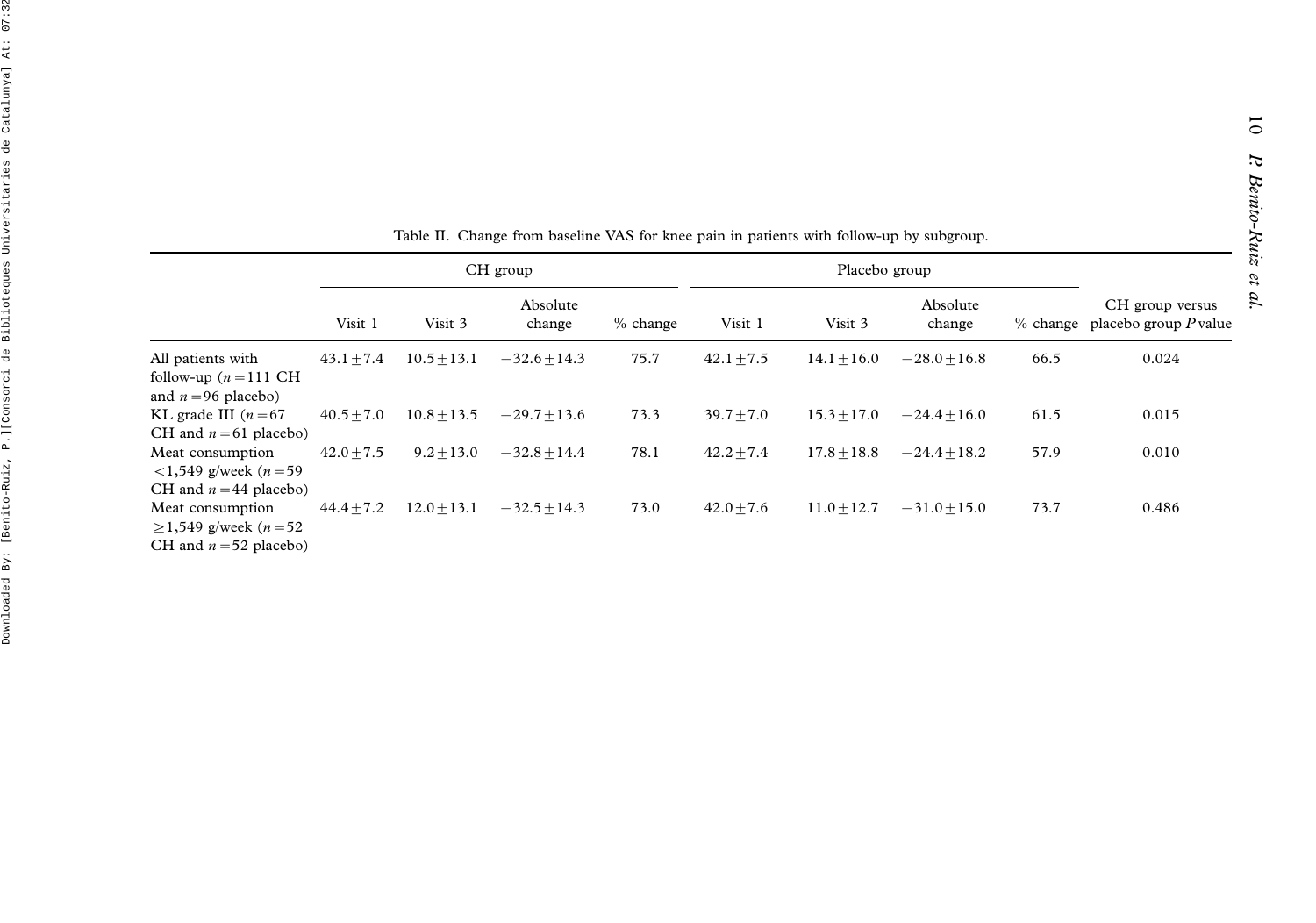

Figure 2. Proportion of patients in each group meeting the primary endpoint (at least 30 mm improvement on the VAS for knee pain).

changes in joint metabolism that lead to cartilage degeneration. Commonly used analgesic and anti-inflammatory drugs help to manage symptoms associated with joint damage but have limited effect on underlying joint pathology in conditions such as OA.

About 60% of the dry weight of cartilage is composed of collagen, and an ingredient that could help to maintain the structure of the collagen network could contribute significantly to the structure and function of the joint. CH is one such ingredient. It provides amino acids specific to the joint cartilage, is well absorbed when taken orally (Beuker and Rosenfeld 1996; Zeijdner 2002), accumulates in the cartilage (Oesser et al. 1999), and stimulates synthesis of the extracellular matrix by the chondrocytes (Oesser and Seifert 2003; Oesser et al. 2006). This is possibly the mechanism by which CH could help to maintain joint structure and function and help patients affected by joint disorders such as OA.

In the current study, analysis of the primary outcome measure, which was the proportion of subjects who experienced a reduction in pain as defined by a decline of  $\geq$ 30 mm on the VAS, showed a significant difference ( P<0.001) between the treatment (CH) and placebo groups (Figure 2). This clinically significant endpoint was reached by 75% of patients in the CH group but only 53% in the placebo group  $(P<0.001)$ . Furthermore, a significantly greater pain improvement of patients in the CH group compared with placebo ( $P=0.024$ ) was reported using the VAS.

The results of this study are also in agreement with those from previous controlled clinical trials in patients with various osteoarthritic conditions that have shown 10 g CH daily can improve subjective symptoms of arthritic conditions (Adam 1991; McCarthy et al. 2000; Zuckley et al. 2004; Carpenter et al. 2005a, Carpenter and Peel 2005b; Banzer et al. 2006).

The changes in WOMAC scores of all the patients that were followed-up are presented in Table III. On the pain subscale a change is observed in the CH group  $(63.8\%)$  and a 53% change in the placebo group  $(P=0.04)$ . The changes in placebo scores are comparable with those found in controlled trials evaluating drugs for osteoarthritis (Reginster et al. 2001; Pham et al. 2003; Herrero-Beaumont et al. 2007; Relchenbach et al. 2007). As it is suggested in the Gait trial (Clegg et al. 2006), the evaluation methods of the osteoarthritis activity index are poorly specific and change sensitive.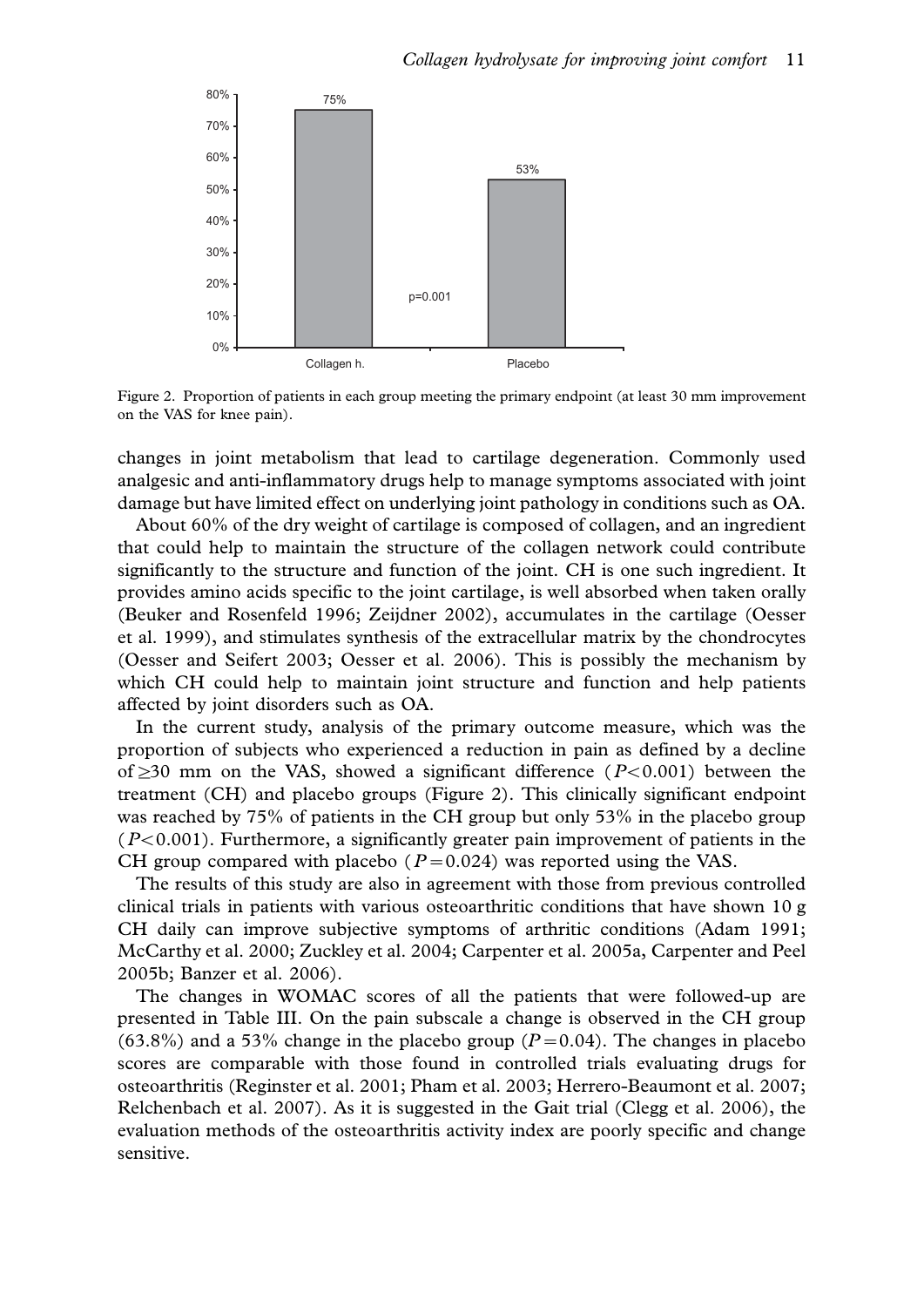12

|                                                                  | CH group      |               |                                  |       |                 |                               |                |            |                                               |
|------------------------------------------------------------------|---------------|---------------|----------------------------------|-------|-----------------|-------------------------------|----------------|------------|-----------------------------------------------|
|                                                                  | Visit 1       | Visit 3       | Absolute<br>change<br>$%$ change |       | Visit 1         | Absolute<br>Visit 3<br>change |                | $%$ change | CH group versus<br>placebo group<br>$P$ value |
| All patients with follow-up ( $n = 111$ CH and $n = 96$ placebo) |               |               |                                  |       |                 |                               |                |            |                                               |
| <b>WOMAC</b> total                                               | $35.9 + 17.3$ | $14.2 + 12.6$ | $-21.7+18.1$                     | 60.39 | $33.5 + 16.6$   | $14.6 + 14.0$                 | $-18.9 + 16.1$ | 56.44      | 0.252                                         |
| <b>WOMAC</b> function                                            | $25.2 + 13.0$ | $10.3 + 9.7$  | $-15.0 + 13.7$                   | 59.30 | $23.2 \pm 12.7$ | $9.9 + 10.0$                  | $-13.4 + 12.3$ | 57.51      | 0.382                                         |
| WOMAC pain                                                       | $7.6 + 3.5$   | $2.8 + 2.8$   | $-4.9+3.9$                       | 63.80 | $7.2 + 3.4$     | $3.3 + 3.3$                   | $-3.8 + 3.4$   | 53.44      | 0.044                                         |
| <b>WOMAC</b> stiffness                                           | $3.0 + 1.8$   | $1.2 + 1.3$   | $-1.8 + 2.2$                     | 60.90 | $3.1 + 1.5$     | $1.3 + 1.6$                   | $-1.8 + 1.9$   | 58.31      | 0.871                                         |
| KL grade III ( $n = 67$ CH and $n = 61$ placebo)                 |               |               |                                  |       |                 |                               |                |            |                                               |
| WOMAC pain                                                       | $6.8 + 3.0$   | $2.3 + 2.1$   | $-4.5 + 3.3$                     | 66.45 | $6.7 + 3.5$     | $3.6 + 3.4$                   | $-3.2 + 3.2$   | 47.03      | 0.021                                         |
| Meat consumption                                                 |               | $n = 59$      |                                  |       |                 | $n = 44$                      |                |            |                                               |
| $<$ 1,549 g/week                                                 |               |               |                                  |       |                 |                               |                |            |                                               |
| WOMAC pain                                                       | $7.0 + 2.9$   | $2.7 + 2.7$   | $-4.4 + 3.2$                     | 61.9  | $7.3 + 4.2$     | $3.7 + 3.5$                   | $-3.6 + 3.1$   | 49.2       | 0.240                                         |
| Meat consumption                                                 |               | $n = 52$      |                                  |       |                 | $n = 52$                      |                |            |                                               |
| $\geq$ 1,549 g/week                                              |               |               |                                  |       |                 |                               |                |            |                                               |
| WOMAC pain                                                       | $8.3 + 4.1$   | $2.9 + 2.9$   | $-5.5 + 4.5$                     | 65.6  | $7.1 + 2.7$     | $3.0 + 3.2$                   | $-4.0 + 3.6$   | 57.2       | 0.079                                         |
|                                                                  |               |               |                                  |       |                 |                               |                |            |                                               |

|  | Table III. Change from baseline WOMAC score, patients with follow-up by subgroup |  |  |  |  |  |  |  |  |  |  |
|--|----------------------------------------------------------------------------------|--|--|--|--|--|--|--|--|--|--|
|--|----------------------------------------------------------------------------------|--|--|--|--|--|--|--|--|--|--|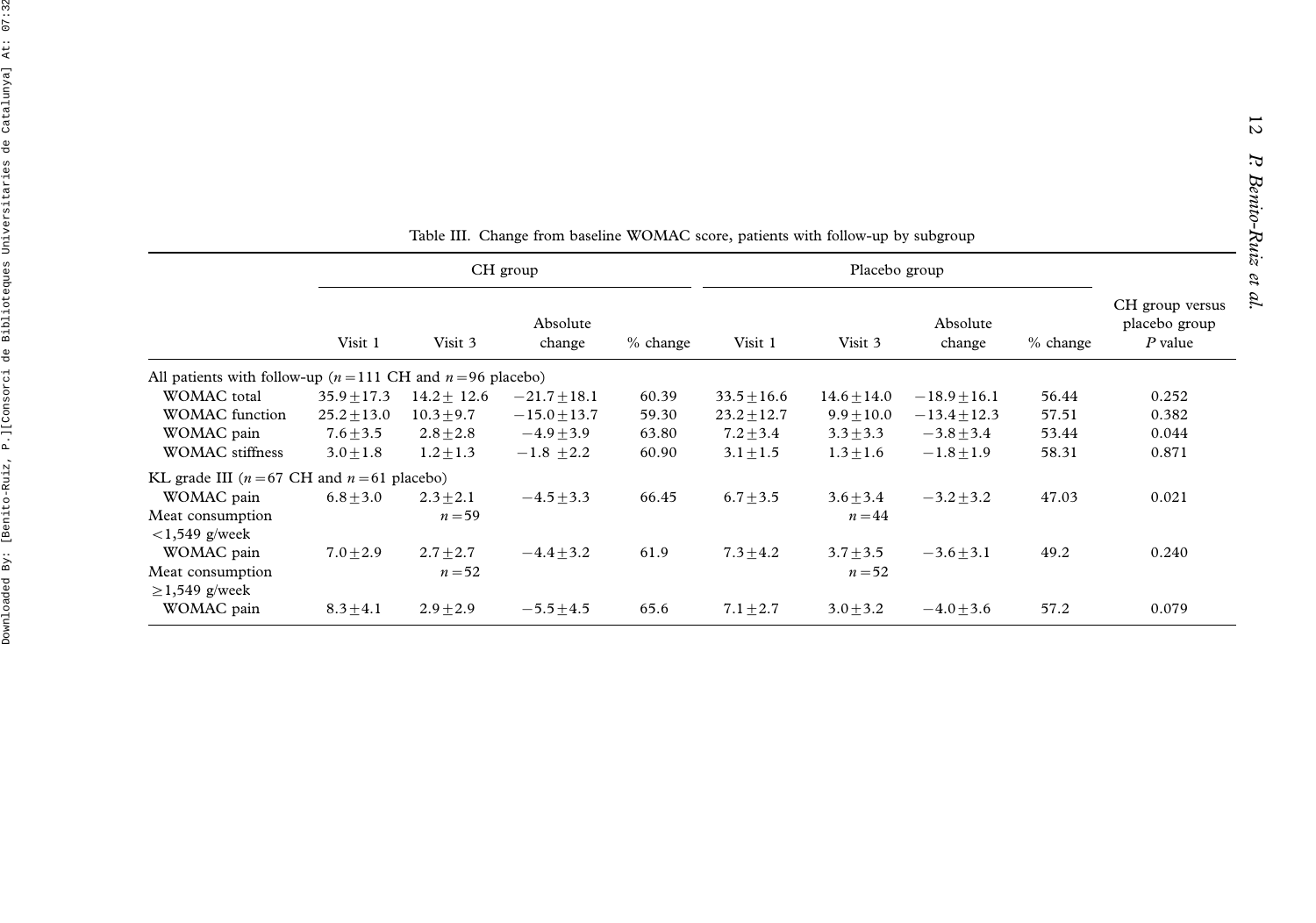In the current trial, treatment effects were also significant in the subgroup of patients with more severe joint disease. Among patients with radiological findings of KL Grade III, those in the CH group showed a significant improvement in pain compared with placebo on the VAS as well as the WOMAC pain scores ( $P=0.015$ ) and  $P=0.021$ , respectively).

Patients with less than average meat consumption  $\left\langle \langle 1,549 \rangle \right\rangle$  g/week) showed a significantly greater reduction of pain as measured on the VAS compared with placebo  $(P=0.01)$ , but not on the pain subscale of the WOMAC scale; patients who consumed more meat  $(>1,549)$  g/week) did not show a treatment difference on either scale.

Patients with meat intake below the cut-off value had a significantly greater reduction in pain with CH than placebo, but patients with higher meat intake showed no such differences between CH and placebo. This indicates that CH could be of more benefit in people with low meat intake, and hence a relatively low intake of dietary collagen. Ingestion of CH could therefore be supplying the amino acids for collagen synthesis and stimulating the chondrocytes to produce the collagen matrix, particularly where intake of these amino acids is limited in a low-meat diet. The role of CH in patients with OA and low or high meat intake is worthy of further research.

#### Conclusion

Daily intake of 10 g CH for 6 months was safe and well tolerated. It results in a significant reduction in knee osteoarthritic pain as shown by VAS evaluation in all patients who completed the study  $(P=0.024)$ . Analysis by the primary endpoint (a reduction of 30 mm or more in the VAS) was statistically significant ( $P=0.001$ ). The treatment effects were also significant in patients with KL radiological grade III ( $P=0.015$ ) and in the population with a daily meat intake of less than 1,549 g/week  $(P=0.01)$ . Furthermore, the WOMAC subscale of pain showed a significant result in favour of patients who completed the study ( $P=0.044$ ), and patients with KL grade III OA ( $P=0.021$ ). Further studies with CH in patients with OA are warranted, and we suggest that daily meat intake should be considered an important parameter.

To sum up, the use of CH could help to protect the joints, reducing the risk of joint discomfort, so helping to maintain mobility and physical activity—it could cause a reduction of other types of management that can cause adverse effects. Thus the use of CH could reduce both social and healthcare costs to individuals and governments.

### Acknowledgements

The present study was funded by Protein, S.A. (Girona), manufacturer of the Colnatur ${}^{\circledR}$  CH.

#### References

Adam M. 1991. Welche Wirkung haben Gelatinepreparate? [What effects do gelatin preparations have?] Ther Woche 41:2456-2461.

- Alonso J, Prieto L, Anto´ JM. 1995. The Spanish version of the SF-36 Health Survey (the SF-36 health questionnaire): An instrument for measuring clinical results. Med Clin (Barc) 104(20):771-776.
- ACR. American College of Rheumatology. Subcommitte on Osteoarthritis Guidelines. SPECIAL ARTICLE. 2000. Recommendations for the medical management of osteoarthritis. Osteoarthritis of the hip and knee. Arthritis Rheum 43(9):1905-1915.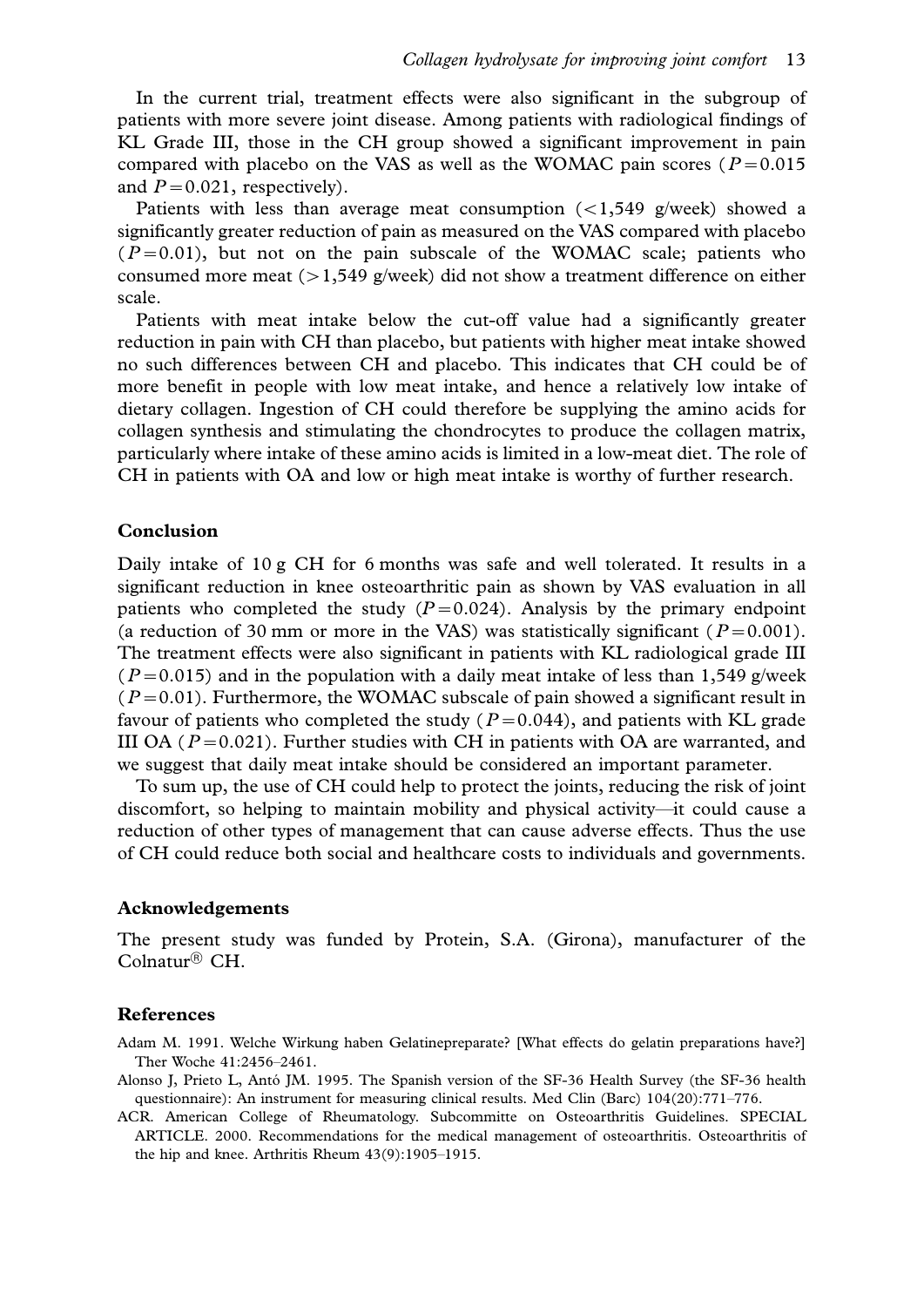### 14 P. Benito-Ruiz et al.

Arden N, Nevitt MC. 2006.Osteoarthritis: Epidemiology. Best Pract Res Clin Rheumatol 20(1):3-25.

- Banzer W, Ziesing A, Bietmar A. 2006. Results of a clinical surveillance on collagen hydrolysate consumption in arthritis. Med Sci Sports Exercise 38(5):S438.
- Bello AE, Oesser S. 2006.Collagen hydrolysate for the treatment of osteoarthritis and other joint disorders: A review of the literature. Curr Med Res Opin 22(11):2221-2232.
- Beuker F, Rosenfeld J. 1996. Die Wirkung regelmassiger gelatine-substitution auf die funktionalitat arthrotisch veranderter kniegelenke. Presented at 4th International Congress Physical Activity, Aging and Sports, Heidelberg, Germany, 27-31 August.
- Beuker F, Eck T, Rosenfeld J. 1996. Biochemical and clinical examinations on the effects of regular applications of gelatin on degenerative changes of the motoric system (abstract). Int J Sports Med 17 (suppl 1): S67-S70.
- Bingham SA, Welch AA, McTaggart A, Mulligan AA, Runswick SA, Luben R, Oakes S, Khaw KT, Wareham N, Day NE. 2001. Nutritional methods in the European Prospective Investigation of Cancer in Norfolk. Public Health Nutr 4(3):847-858.
- Carmona L, Ballina J, Gabriel R, Laffon A; EPISER Study Group. The burden of musculoskeletal diseases in the general population of Spain: Results from a national survey. Ann Rheum Dis 60(11):1040-1045.
- Carpenter MR, Carpenter RL, McCarty SM, Lean M, Kline G, Angelopoulos TJ. 2005a. Collagen hydrolysate supplementation improves symptoms in patients with severe osteoarthritis. Med Sci Sports Exercise 37(5):S91.
- Carpenter RL, Peel JB, Carpenter MR, Lowndes J, Angelopoulos TJ, Rippe JM. 2005b. Efectiveness of collagen hydrolysate-based supplemment on joint pain, range of motion and muscle function in individuals with mild osteoarthritis of the knee: a randomized clinical trial. Ann Rheum Dis 64; Suppl III: 476.
- Clegg DO, Reda DJ, et al. 2006.Glucosamine, chondroitin sulfate, and the two in combination for painful knee osteoarthritis. N Engl J Med 354(8):795-808.
- Creamer P, Hochberg MC. 1997. Osteoarthritis. Lancet 350(9076):503-508.
- Day R, Morrison B, Luza A, Castaneda O, Strusberg A, Nahir M, Helgetveit KB, Kress B, Daniels B, Bolognese J, Krupa D, Seidenberg B, Ehrich E. 2000. A randomized trial of the efficacy and tolerability of the COX-2 inhibitor rofecoxib vs ibuprofen in patients with osteoarthritis. Rofecoxib/Ibuprofen Comparator Study Group. Arch Intern Med 160(12):1781-1787.
- Escobar A, Quintana JM, Bilbao A, Azkárate J, Güenaga JI. 2002. Validation of the Spanish version of the WOMAC questionnaire for patients with hip or knee osteoarthritis. Western Ontario and McMaster Universities Osteoarthritis Index. Clin Rheumatol 21(6):466-471.
- European Food Safety Authority. 2005. Opinion of the European Food Safety Authority on safety of collagen and a processing method for the production of collagen. EFSA J 174:1-9.
- Eyre DR. 2004.Collagens and cartilage matrix homeostasis. Clin Orthop Relat Res (Suppl) 427:S118-S122.
- Eyre DR, Weis MA, Wu JJ. 2006. Articular cartilage collagen: An irreplaceable framework? Eur Cell Mater 12:57-63.
- Felson DT, Lawrence RC, Dieppe PA, Hirsch R, Helmick CG, Jordan JM, Kington RS, Lane NE, Nevitt MC, Zhang Y, Sowers M, McAlindon T, Spector TD, Poole AR, Yanovski SZ, Ateshian G, Sharma L, Buckwalter JA, Brandt KD, Fries JF. 2000a. Osteoarthritis: New insights. Part 1: the disease and its risk factors. Ann Intern Med 133(8):635-646.
- Felson DT, Lawrence RC, Hochberg MC, McAlindon T, Dieppe PA, Minor MA, Blair SN, Berman BM, Fries JF, Weinberger M, Lorig KR, Jacobs JJ, Goldberg V. 2000b. Osteoarthritis: New insights. Part 2: treatment approaches. Ann Intern Med 133(9):726-737.
- Herrero-Beaumont G, Ivorra JA, Del Carmen Trabado M, Blanco FJ, Benito P, Martín-Mola E, Paulino J, Marenco JL, Porto A, Laffon A, Araújo D, Figueroa M, Branco J. 2007. Glucosamine sulfate in the treatment of knee osteoarthritis symptoms: A randomized, double-blind, placebo-controlled study using acetaminophen as a side comparator. Arthritis Rheum 56(2):555-567.
- Huskisson EC. 1974. Measurement of pain. Lancet ii:1127-1131.
- Kim LS, Axelrod LJ, Howard P, Buratovich N, Waters RF. 2006. Efficacy of methylsulfonylmethane (MSM) in osteoarthritis pain of the knee: A pilot clinical trial. Osteoarthritis Cartilage 14(3):286-294.
- Krug E. 1979.Zur unterstutzenden Therapie bei Osteo- und Chondropathien [On supportive therapy for osteo- and chondropathy]. Z Erfahrungsh 11:930-938.
- McCarthy S, Carpenter MR, Barrell MM, Morrissey DE, Jacobson E, Kline G. 2000. The effectiveness of gelatine supplementation treatment in individuals witn symptoms of mild osteoarthritis. A randomized, doubleblind, placebo-controlled study. American Academy of Family Physicians. Annual Assembly. Dallas (TX). 2000. Report of study in US Family Practice News, Dec 1, 2000